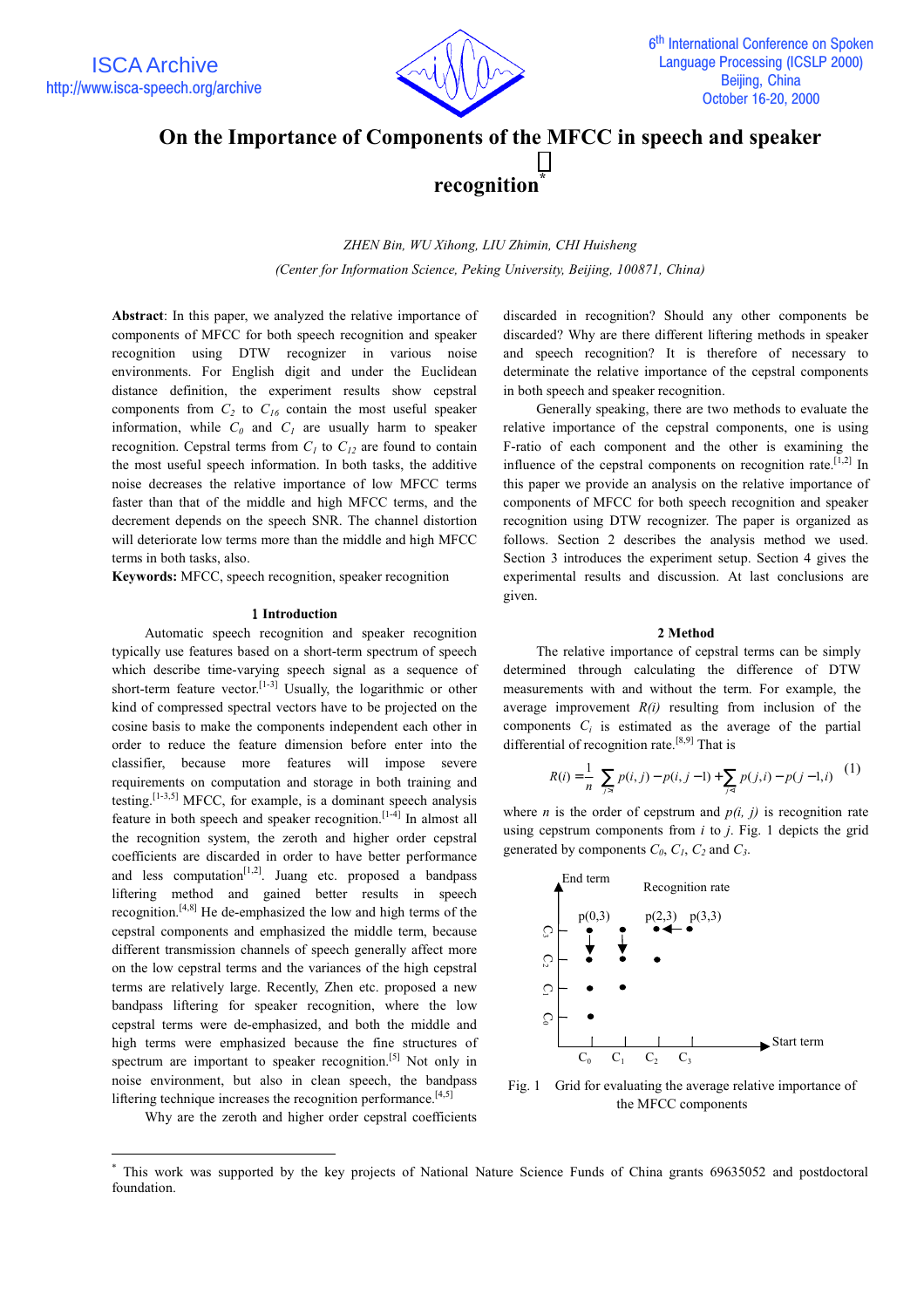A positive value for the average relative importance  $R(i)$ reflects a relative reduction in recognition error due to the inclusion into the acoustic features of the components in most case, and *vice versa*. It should be note that the message  $R(i)$ used here only provides an indication of average importance of a cepstral component and as such does not provide information on the inter-dependence of different cepstral component.

#### 3 Experiment setup

The speech database used in the experiments was the ten isolated digits of standard speech database TI46. Each digit was spoken by sixteen speakers (eight females and eight males). The data of these digits were divided into two sets (training and testing). In training set, each digit was repeated 10 times by each speaker in one session. In the testing set, each digit was repeated 16 times by each speaker in eight different sessions. In each session, two utterances were recorded.

The ten utterances from the training set were used for training and the sixteen utterances from the testing set were used for testing. The two kinds of degraded speech are shown in Fig. 2, which were referred as additive degraded speech and additive-filtered degraded speech in the paper, respectively. The 3dB passband of the channel filter is 300Hz-3300Hz as shown in Fig. 3, and the additive noise is zero-mean white Gaussian noise. The recognition experiments were performed under the conditions of different SNR for two kinds of degraded speech. The SNR of a test utterance is defined as the power of the speech signal to the noise power.



Fig. 3 Frequency response of channel distortion filter

Acoustic feature for recognition experiment was derived from a short-time analysis of the speech. MFCC was used as feature vector. The MFCC are derived directly from the FFT power spectrum after pre-emphasis of speech. The power spectrum are weighted by a triangle filter shape and then summed. The filters have a half-bandwidth of 100Hz up to center frequency 1KHz and a bandwidth of 1.149 times the center frequency above 1KHz. A Discrete Cosine Transform (DCT) converts the spectral estimation obtained from the logarithmic energy across filters into a final cepstral vectors.

As we mainly interested in the relative importance in performance change with the components of the cepstrum, the recognition was done using a simple-but-efficient DTW-based recognizer. During training phase, we obtained one template for each digit from training sets. Thus, we performed speaker-dependent speech recognition and text-dependent speaker recognition.

### 4 Recognition results and discussion 4.1 Results on clean speech

Table 1 shows the recognition results for different MFCC components in speech recognition with clean speech. The recognition rate is the average recognition rate of 16 people for digit from 0 to 9. The row is the start MFCC term and the column is the end MFCC term. The  $C_0$  term specifies the log-spectrum average, the  $C<sub>l</sub>$  term approximates the spectrum tilt, etc., and the high cepstral terms represent quickly varying ripples across the log-spectrum. Fig. 4 is the average contribution of different components of MFCC for speech recognition calculated from Eq. 1. Here each bar indicates average improvement in speech recognition accuracy resulting from inclusion into the MFCC component. The most useful speech information is contained between  $C_1$  and  $C_{12}$ , and the other components do not contain much useful information as far as the DTW classifier is concerned. Among the useful components, the contribution of components from  $C_3$  to  $C_9$  is larger than that of the other's.



Fig. 4 Improvement of recognition accuracy by including each MFCC component in speech recognition with clean speech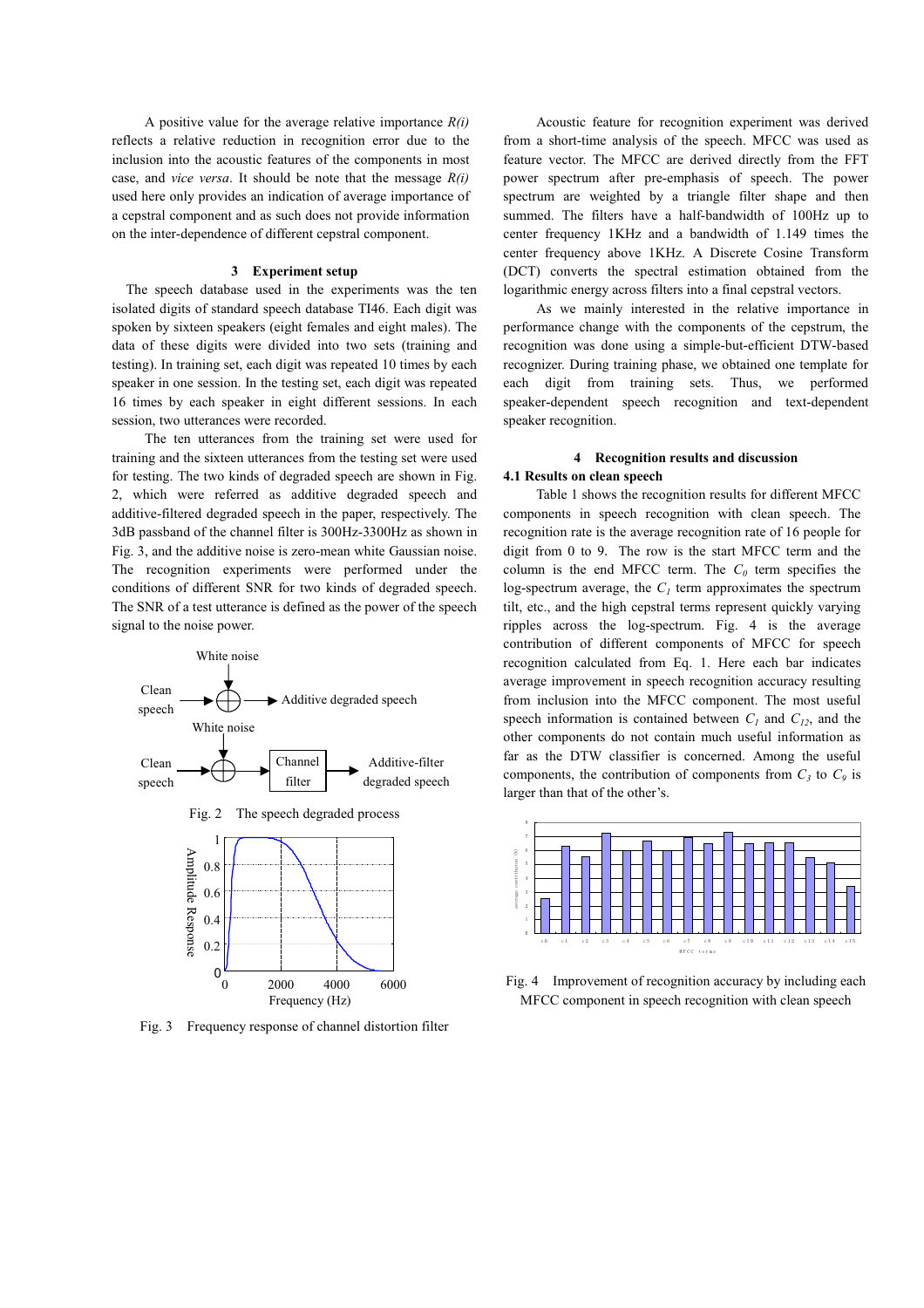Table 1. The average speech recognition ratio  $(\%)$ 

|                | $C_0$ |       |                   | $C_{3}$ | C <sub>4</sub> | $C_5$ | $C_6$ | $C_7$ | $C_8$ | $C_9$ | $C_{10}$ | $C_{11}$ | $C_{12}$ | $C_{13}$                                                                            | $C_{14}$          |       |
|----------------|-------|-------|-------------------|---------|----------------|-------|-------|-------|-------|-------|----------|----------|----------|-------------------------------------------------------------------------------------|-------------------|-------|
| $C_0$          | 60.09 | 97.49 |                   |         |                |       |       |       |       |       |          |          |          | 93.35 96.35 96.93 97.25 97.56 97.68 97.76 97.91 98.11 98.03 98.03 98.03 98.11       |                   | 98.11 |
| $C_1$          |       |       | 84.27 96.54 98.71 |         | 98.9           |       |       |       |       |       |          |          |          | 99.18 99.18 99.22 99.29 99.22 99.25 99.33 99.37 99.37 99.33 99.37                   |                   |       |
| C <sub>2</sub> |       |       |                   |         |                |       |       |       |       |       |          |          |          | 86.75 98.82 99.45 99.65 99.61 99.65 99.76 99.84 99.84 99.84 99.80 99.80 99.84 99.88 |                   |       |
| $\mathrm{C}_3$ |       |       |                   |         | 88.54 97.6     |       |       |       |       |       |          |          |          | 98.82 99.02 99.37 99.41 99.65 99.57 99.76 99.27 99.76 99.65 99.65                   |                   |       |
| $C_4$          |       |       |                   |         |                |       |       |       |       |       |          |          |          | 75.81 92.17 95.91 97.48 98.23 98.74 98.90 99.10 99.25 99.14 99.02                   |                   | -98.9 |
| $C_5$          |       |       |                   |         |                |       |       |       |       |       |          |          |          | 76.82 89.42 95.09 96.43 97.21 97.92 98.08 98.23 98.31 98.31 98.35                   |                   |       |
| $\mathrm{C}_6$ |       |       |                   |         |                |       | 69.76 |       |       |       |          |          |          | 87.7 92.89 95.45 96.23 97.21 97.49 97.45 97.45 97.53                                |                   |       |
| $C_7$          |       |       |                   |         |                |       |       |       |       |       |          |          |          | 69.43 85.84 93.20 95.29 96.19 96.66 96.98 97.14 96.70                               |                   |       |
| $C_8$          |       |       |                   |         |                |       |       |       |       |       |          |          |          | 64.44 84.87 90.01 93.99 95.33 95.56 95.41 95.41                                     |                   |       |
| $C_9$          |       |       |                   |         |                |       |       |       |       |       |          |          |          | 66.48 81.84 88.72 91.44 93.37 93.76 93.99                                           |                   |       |
| $C_{10}$       |       |       |                   |         |                |       |       |       |       |       |          |          |          | 59.74 78.24 86.71 89.07 90.96 91.51                                                 |                   |       |
| $C_{11}$       |       |       |                   |         |                |       |       |       |       |       |          |          |          | 55.22 75.92 84.27 87.73 88.51                                                       |                   |       |
| $C_{12}$       |       |       |                   |         |                |       |       |       |       |       |          |          |          | 56.50 72.33 80.17 83.95                                                             |                   |       |
| $C_{13}$       |       |       |                   |         |                |       |       |       |       |       |          |          |          |                                                                                     | 52.91 67.91 75.37 |       |
| $C_{14}$       |       |       |                   |         |                |       |       |       |       |       |          |          |          |                                                                                     | 52.14 64.13       |       |
| $C_{15}$       |       |       |                   |         |                |       |       |       |       |       |          |          |          |                                                                                     |                   | 43.58 |

Similarly, the average contribution of different MFCC terms for speaker recognition, shown in Fig. 5, can be obtained from the speaker recognition of different sequent MFCC components using Eq. 1. The recognition rate is the average recognition rate of digit from 0 to 9 for 16 people. The results indicate that most of useful speaker information is contained between  $C_2$  and  $C_{16}$  and the other terms are not very useful. Among the useful components, the relative importance of components from  $C_6$  to  $C_{13}$  is larger than that of the others. Surprisingly, the contribution of two components,  $C_0$  and  $C_1$ are negative, which indicates an average decrease in performance caused by including the two MFCC components. For example, the average recognition with components from  $C_0$ to  $C_{16}$  is 70.62%, from  $C_1$  to  $C_{16}$  is 85.6%, but from  $C_2$  to  $C_{16}$  is 91.38%. Although  $C_0$  is discarded,  $C_1$  is included in most speaker recognition.<sup>[4,6]</sup>



Fig. 5 Improvement of recognition accuracy by including each MFCC component in speaker identification with clean speech

MFCC components from  $C<sub>1</sub>$  to  $C<sub>12</sub>$  and components from  $C_2$  to  $C_{16}$  contain the most useful speech and speaker information, respectively. Note that both the start MFCC term and the end MFCC term of the useful components for speaker recognition are higher than those for speech recognition. This indicates that the speech recognition requires only the spectral contour, but the speaker recognition requires the detail information of spectrum, as well as spectral contour.<sup>[5,6]</sup> Thus, discarding the zeroth cepstral term and the higher terms in both tasks is reasonable and necessary. [1,2,4] The negative value of  $C_1$ and  $C_0$  indicate that the spectrum tilt, as well as spectrum energy, should be normalized in speaker recognition.

#### 4.2 Recognition results in various noisy environments

The relative importance of different MFCC components may change with speech condition. We hence investigate the relative importance of different MFCC components in various noisy environments. Fig. 6 and Fig. 7 show the normalized improvements of recognition accuracy in various noise environments for speech and speaker recognition. To compare the different case, the relative improvements are normalized by the maximum value.



Fig. 6 Relative contribution of MFCC terms for speech recognition. (a) clean speech; (b) additive degraded speech, SNR=10dB; (c) filtered speech; (d) additive-filtered degraded speech. SNR=10dB: